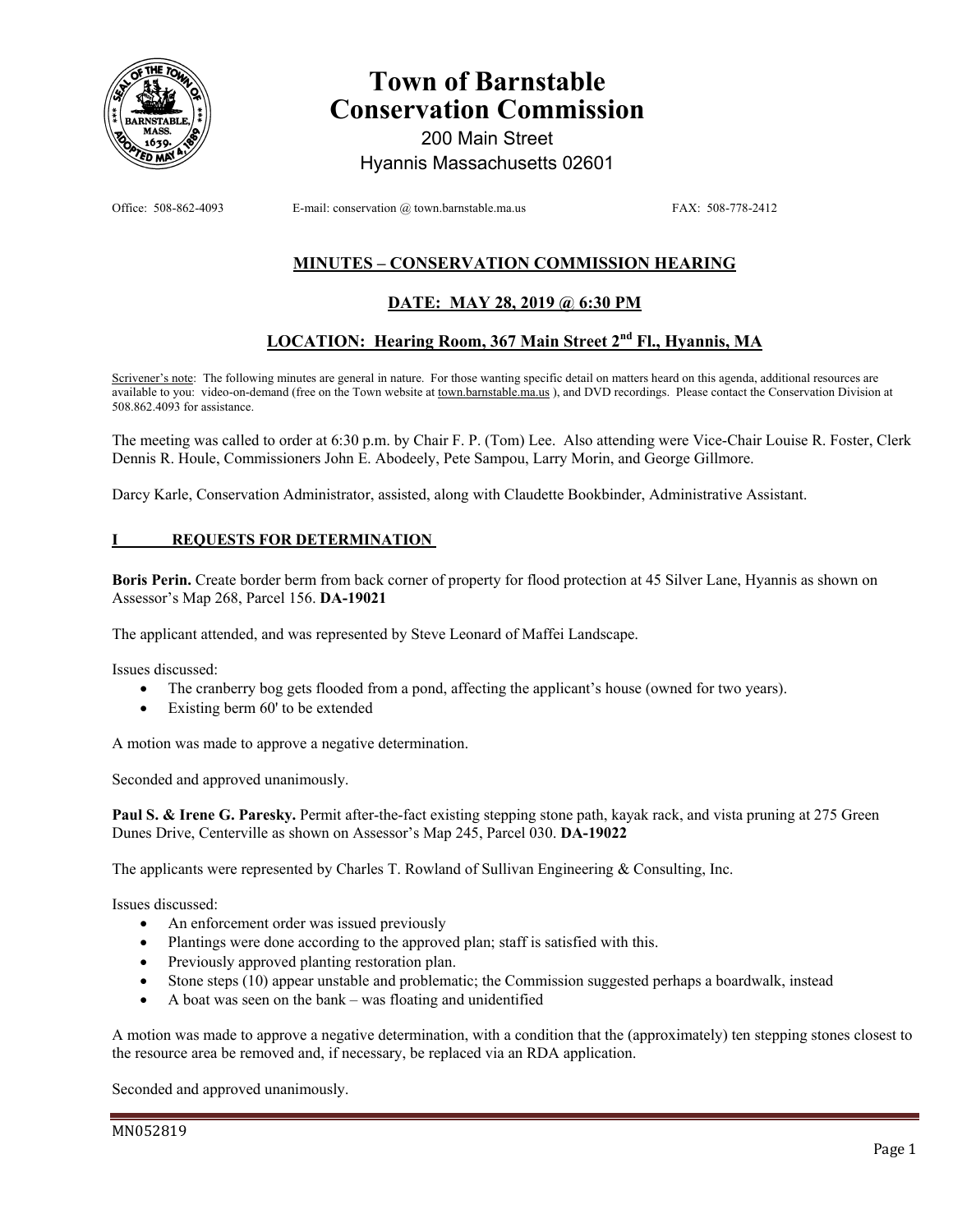**John M. Kayajan II.** Upgrade existing soil absorption system with a new 3-bedroom pipe and stone leaching field at 40 Cap'n Samadrus Road, Cotuit as shown on Assessor's Map 038, Parcel 029. **DA-19023** 

The applicant was represented by Daniel Ojala, P.E. of Down Cape Engineering, Inc.

Issues discussed:

• The rock wall holds back the bank and helps facilitate the leach field.

A motion was made to approve a negative determination.

Seconded and approved unanimously.

## **II NOTICES OF INTENT**

**Town of Barnstable/DPW.** Proposed stormwater retrofits for two locations within the Three Bays watershed consisting of a bioretention, dry swales, and proprietary water quality device designed to improve stormwater runoff capture and treatment. The goal of the project is to improve water quality of the Three Bays by reducing pollution from stormwater runoff. Projects are located in Town rights-or-way on South County Road (near #s 1800 & 1812), Osterville and Captain Isiah's Rd. & Putnam Ave. intersection, Cotuit. **SE3-5689** 

Chair Tom Lee recused himself.

The applicant was represented by Michelle West and Tara Lewis of Horsley Witten Group.

Exhibit A – Photos/slides regarding catch basins

Issues discussed:

- Concern about how consultants know whether water quality will improve. According to the consultants, there should be a cumulative improvement, and the results should be evident in about two weeks.
- The Commission questioned whether they were addressing the actual cause of water pollution. They were told that 80% [of water pollution] is caused by septic systems, and that this project addresses stormwater – it does not address nitrogen-loading.
- Staff mentioned the Chapter 708 stormwater review requirement. Ms. Karle said she has already begun the process of hiring an outside consultant, as the Chair has recused himself, and cannot review it himself. As this project is grantfunded, the Town will need a cost estimate by June  $30<sup>th</sup>$ .

A motion was made to hire a consultant to review the stormwater report by June 11, 2019.

Seconded and approved unanimously.

A motion was made to retain an outside consultant, selected by staff through the Chapter 708 process, to complete a stormwater review, to be paid for by the applicant and to complete the review prior to June 11, 2019.

Seconded and approved unanimously.

A motion was made to approve the project, as proposed, and continue this matter until June  $11<sup>th</sup>$ , for the sole purpose of reviewing the stormwater report by the consultant.

Seconded and approved unanimously.

**David L. & Lisa A. Larsen, Trs., NPT Realty Trust.** Permit and maintain a seasonal freshwater pier at 58 Nyes Point Way, Centerville as shown on Assessor's Map 233, Parcel 016. **SE3-5686**

The applicants were represented by Charles T. Rowland of Sullivan Engineering & Consulting.

Issues discussed: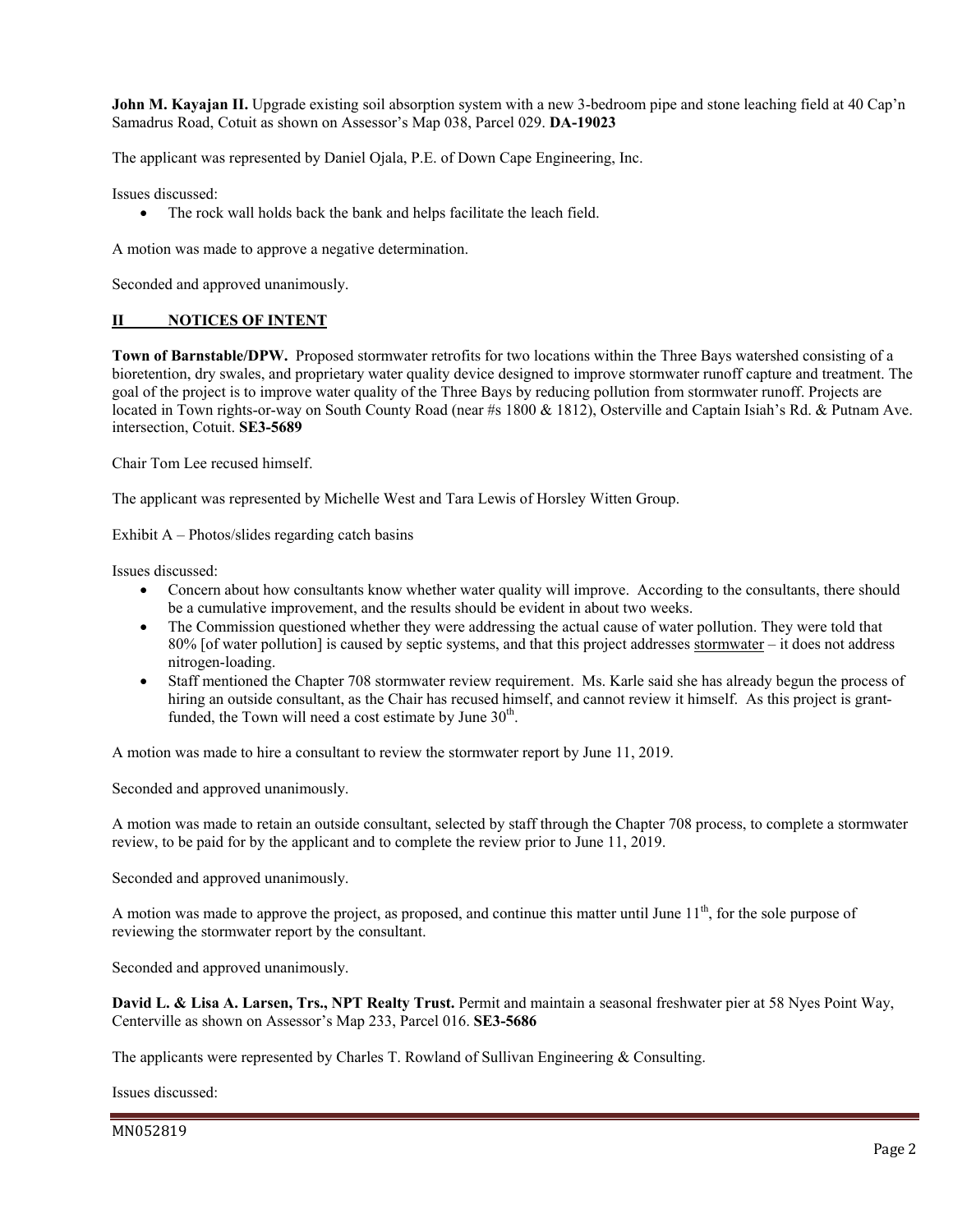- The pier was recently updated
- Possible clearing of natural vegetation and the need to clean-up materials and debris in a small section of the buffer.

A motion was made to approve the project as submitted.

Seconded and approved unanimously.

**305 Holly Point LLC.** Demolition of existing Single Family Dwelling and construction of new SFD with patio, drainage and landscaping at 305 Holly Point Road, Centerville as shown on Assessor's Map 232, Parcel 068. **SE3-5688**

The applicant was represented by Arlene M. Wilson, P.W.S., of A.M. Wilson Associates.

Exhibit A – Photos of current drainage system (rain garden) and trees needing to be removed for new drainage system

Issues discussed:

- Applicants are requesting a lot of re-grading and increased drainage
- Applicants want a 1-foot-high berm to keep people out; this will require taking out 8 trees, but 10 will be replanted
- Concern for timing of project; Commission recommended that creation of the retention area take place at the time of peak-growth of the replacement trees.

A motion was made to approve the project as submitted with a condition to submit a written protocol to staff prior to start of work describing removal of the eight trees, which ones to be flush-cut, and which ones to have root removal; and recommendation for spring construction of drainage basin.

Seconded and approved unanimously.

**Bonnie McKenna.** To permit the demolition of a single family home and garage, and construction of a new single family home at 25 George Street, Barnstable as shown on Assessor's Map 319, Parcel 064. **SE3-5687** 

The applicant attended and was represented by her son, Alan McKenna.

Issues discussed:

 This project was missed at a prior building sign-off as not being located in the buffer zone. Therefore, it is now before the Commission for (after-the-fact) approval. No extra fees were imposed by the Commission.

A motion was made to approve the project as submitted.

Seconded and approved unanimously.

## **III CONTINUANCES**

**Windmill Cove Associates c/o Turtle Rock, LLC.** Maintenance dredging (previously performed in the 2000's under SE3- 4039) at Windmill Cove, south of Bridge St., including properties at 101 Carriage Rd., 8 & 20 West Bay Terr., 25, 49, 81, & 83 Oyster Way, Osterville as shown on Assessor's Map 071 Parcel 011-012; Map 072 Parcels 011-011, 012, 038-001, 039, 042, 043. **SE3-5678**  Continued for NHESP only

A letter dated 5/3/19 from Natural Heritage & Endangered Species Program was read into the record.

A motion was made to close the public hearing and have staff issue an order of conditions within 21 days.

Seconded and approved unanimously.

#### **IV CERTIFICATES OF COMPLIANCE** (ez = no deviations, staff recommends approval) on-going conditions)